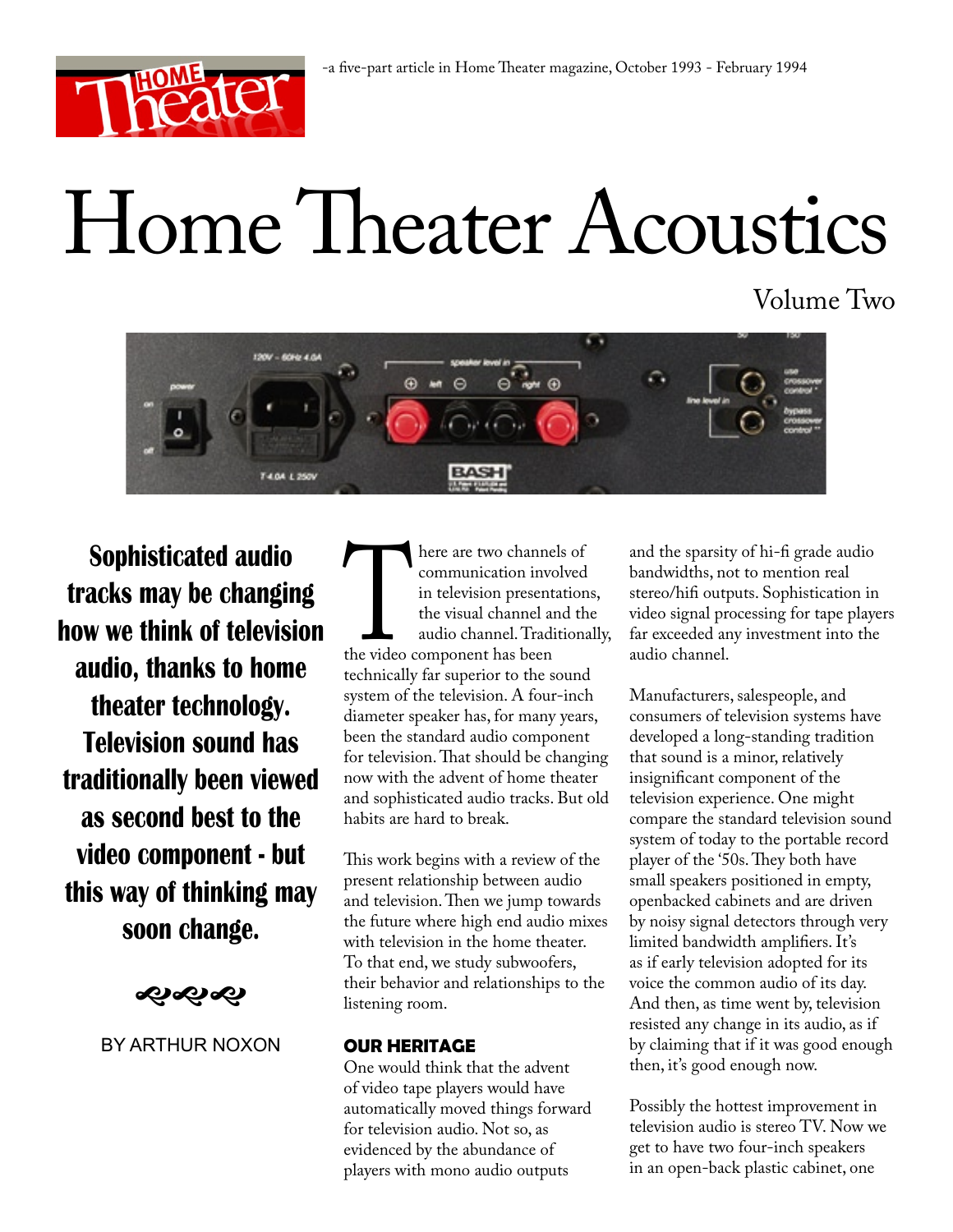speaker on each side of the screen. Beyond this, there is a new problem. The stereo created image overlays on the TV screen only for the person sitting directly on the centerline of the set. For the rest of us who sit slightly to the side, the sound falls off the screen, to the nearest speaker. In the world of high end audio, there has been a lot of very hard work to achieve a wide "sweet spot" so that the image continues to float between the speakers, even though the listener moves off dead center. They don't use two four-inch speakers, three feet apart and separated by a glass plate.



**High end audio strives to achieve a wide "sweet spot" so that the image floats between the speakers, even if the listener moves off center.**

And now we have home theater, the hottest, most rapidly expanding market outside of home computers. We have TV stores opening up home theater rooms in order to stay in business. We have hi-fi stores opening up home theater rooms to stay in business. And we have a whole new kind of store opening up, which exclusively service the home theater business. High definition television is being enjoined with high fidelity audio in a new kind of system called home theater.

Unfortunately, this exciting technical evolution takes place within the context of traditional television performance values. This tags audio as having no more than a bit part in the show, when, in fact, it is the audio track that plays the lead part in home theater. And so, those of us who work with and enjoy home theater are faced with a major problem -- reorientation. We need to expect more from home theater than we are used to getting from present-day TV. Home theater offers the combined effects of high end audio systems, high fidelity surround sound tape players, and high definition TV. We need to learn to expect more from the performance in home theater than we have ever gotten from our TV sets of the past.

#### **SUBWOOFERS**

It's well-known in high end audio that to achieve full potential, the last link in the audio chain has to be properly set up. Audio, like any other chain, cannot be stronger than its weakest link. For modern audio systems, the weakest link is also the last link, the listening room. That's why the opportunities for setting up the home theater room mean more than just the equipment. It means the room acoustics as well. Setting up a room includes the positioning of the loudspeakers, and no speaker is more sensitive to room acoustics than the subwoofer. And so, in the upcoming section, we will begin to study the relationships that exist between the position of the subwoofer and the room.



**The subwoofers are an important element in any home theater system and their placement is critical for a good setup.**

The home theater audio system includes subwoofers, main dialogue speakers, and surround speakers. The very least playback system should be sort of like a five-channel sat/sub system - one sub, three dialogue, and two ambience speakers. The higher end home theater systems sport two or three subs, full-range speakers for dialogue, and special bipole speakers for ambience. No matter what the system, subwoofers are an important element in the complement of speakers needed to present home theater audio. Placement of subs within the room is critical in the setup of a good room.

## **ROOM MODES**

The most common enemy of subwoofers is room modes. A room mode is the organized way that sound is stored in a room. An organ pipe becomes stimulated into resonance when a thin sheet of air is blown across a hole at the bottom of the pipe. That resonance, called a pipe mode, sounds great. A listening room, like the organ pipe, is an acoustic chamber that can be stimulated into resonance -- but this time it's done by the air pumping action of the subwoofer. Room modes cause the subwoofer to sound very loud for one note, and fairly quiet for another.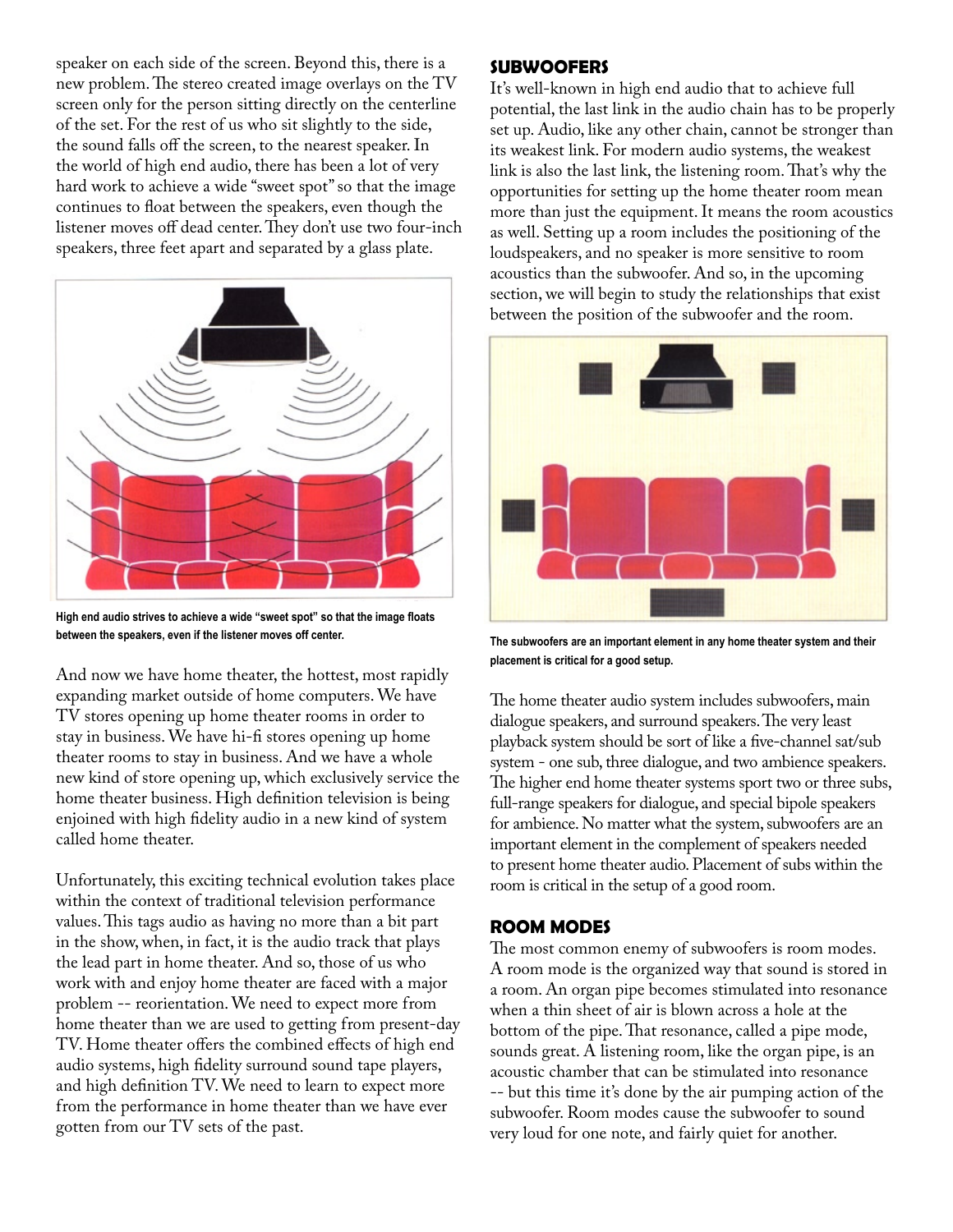In the scientific study of room modes, there has developed a very unique type of room, a reverberation chamber. This room is designed for the testing of sound absorbing materials. A good reverb chamber has very thick, slick, and heavy walls. Sound is stored for a long time in such chambers. If you shouted in one of these rooms, you would hear your voice echoing around for 15 to 20 seconds.

There is a measure for how well sound is stored in rooms. It is called the RT-60 and seconds are the units of measurement. RT means reverb time and the 60 stands for 60 dB. RT-60 means the time it takes for the sound to die away over a range of 60 dB. The dB, of course, is decibel, the unit of sound loudness. It is no coincidence that the range of 60 dB corresponds to the range of loudness between a shout and a barely audible whisper.

The loudspeaker that drives the reverb chamber is traditionally located tight into a corner of the room and for good reason. The corner of a room is the single most efficient place to locate a low frequency driver for the development of room modes. The speaker can stimulate more resonances from the corner of the room than it can if located in any other part of the room. This has to do with the efficiency aspect of how speakers couple to room modes.

There is another, somewhat significant, reason that the speaker is located in the tricorner of the reverb chamber; it is the "horn loading" effect of the tricorner walls. There is no news in this concept as nearly all musical instruments have a similar but higher efficiency exponential type horn which couples their sound generating system to the air of the room into which they play. Can you recall listening to someone playing nothing more than a tuba mouthpiece? It isn't very interesting at all. But plug that same mouthpiece

If the speaker is moved away from the corner, only some of the modes are able to be coupled to the speaker and their spacing becomes anything but uniform. The "golden ratios" for room dimensions are only good if the speaker is located in the tricorner of the room. Almost no one listens to a good stereo with speakers located in the corners of the room. So, on a practical basis and especially for high end audio, where speakers are carefully positioned away from the corners, these golden room ratios serve little or no functional purpose.

One of the more popular tales in the folklore of high end audio stems from a basic misunderstanding of the purpose and limitations of reverb chamber design. Reverb chamber ratios are all too often quoted as being "ideal" room dimension ratios because they will "smooth out the bass." Home theater does have some roots in high end audio and this tale will eventually begin to circulate in the world of home theater. It is important for those of us who work at and enjoy quality audio to avoid being charmed by magic numbers, unless, of course, they work.

# **STANDING WAVES**

Bass traps (low frequency sound absorbers), room modes, room dimensions, subwoofers, and their placement are all intertwined into one composite instrument that generates sound and delivers it to the room where it is heard by the listener. Unlike the tuba, where the instrument is in one place and the listener is in another, the subwoofer/ room system is so large that it literally engulfs the listener. This explains an old saying in audio, "For bass, the listener is not really listening to the speaker, but rather, listening to the room as it is being played by the speaker."

One of the most enlightening experiences found in exploring the behavior of subwoofers

> in rooms is witnessing the effects of standing waves, otherwise known as a room resonance or mode. We have been studying about modes from the outside. Next, we dive into the interior of the standing wave. The first problem we will have is setting up a method to generate standing waves. Probably it is easiest to simply leave a security deposit with your favorite

into a spiral wrapped, exponential horn and that noise is turned into beautiful sounds.

For the purposes of testing sound absorbing materials, the acoustical engineers want to stimulate as many room modes as possible. They also want the mode tones to be as evenly spaced along the frequency scale.

This is not too strange. For



A listening room is an acoustic cha be stimulated into resonance by the subwoofer.

example, the notes of the musical scale are very evenly spaced. There happens to be particular ratios of room dimensions that promote evenly spaced modes. This only holds true if the speaker remains located in the tricorner of the room.

high end shop and borrow the signal generator from their repair department. Be sure to have someone show you how to feed the signal into your preamp.